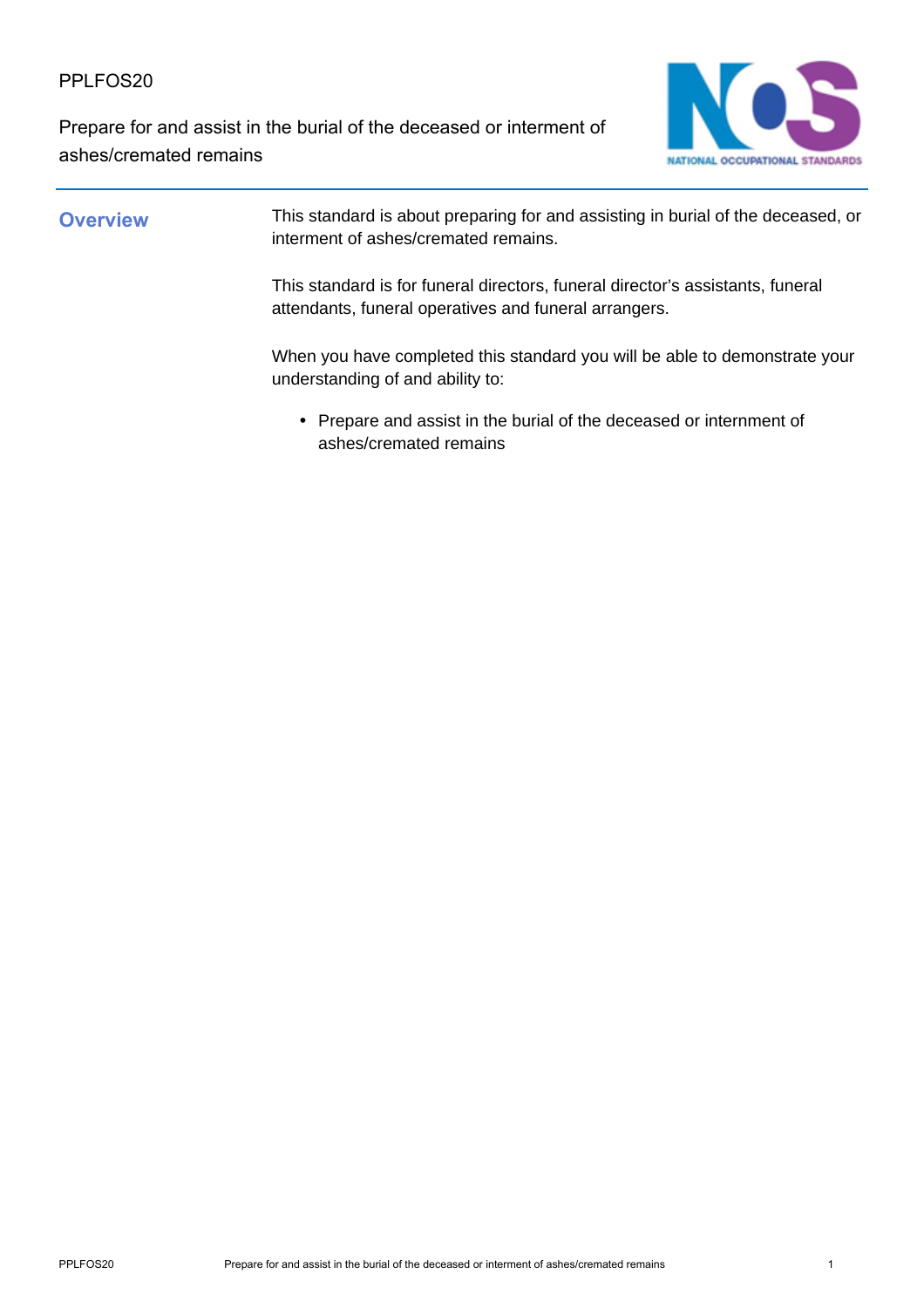PPI FOS<sub>20</sub>

Prepare for and assist in the burial of the deceased or interment of ashes/cremated remains



## **Performance criteria**

*You must be able to:*

- 1. comply with the relevant processes and legal procedures for burial of the deceased or interment of ashes/cremated remains in a cemetery or churchyard
- 2. comply with the relevant processes and legal procedures for burial or internment of ashes/cremated remains in natural burial grounds or for home burials
- 3. perform the relevant checks in the cemetery, churchyard or other burial place in advance of burial or internment taking place
- 4. Comply with relevant health and safety legislation when carrying out checks in the cemetery, churchyard or other burial place in advance of burial or interment taking place
- 5. inform your funeral business' staff, your clients about transfer and bearing duties
- 6. confirm the length, depth and width of the grave is correct in advance of the burial or interment taking place
- 7. follow your funeral business' procedures for the burial or interment of cremated remains
- 8. prepare the graveside flowers and materials and equipment required during the burial or interment
- 9. determine the most effective method of transporting the coffin or ashes / cremated remains to the grave or burial site
- 10. assess the graveside area and ensure mourners are kept at a safe distance during the lifting and lowering of the coffin
- 11. assist in the transfer the coffin to the grave or interment
- 12. show respect for the mourners during all stages of the burial
- 13. safely assist colleagues or attendees at the funeral in lowering the coffin or placing ashes / cremated remains into the ground or designated location, using the correct equipment and tools
- 14. show respect and allow for cultural traditions and requirements of the mourners at the grave or interment
- 15. bow and retire following the lowering of the coffin or placing ashes / cremated remains in the designated location
- 16. ensure all your funeral business' equipment is recovered and cleaned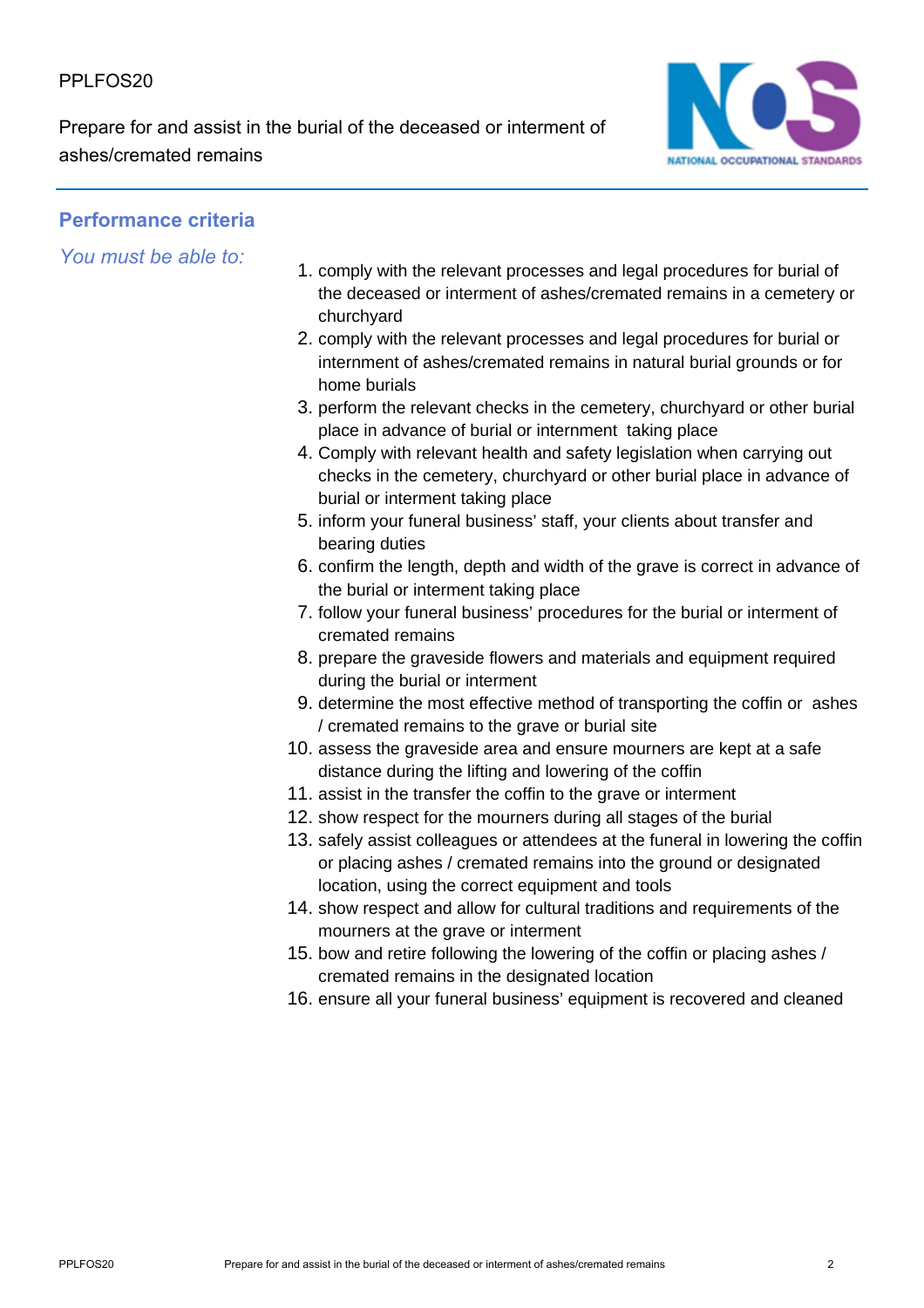PPI FOS<sub>20</sub>

Prepare for and assist in the burial of the deceased or interment of ashes/cremated remains



# **Knowledge and understanding**

*You need to know and understand:*

- 1. what the relevant processes and legal procedures are for burial of the deceased in a cemetery or churchyard
- 2. what the relevant processes and legal procedures are for natural burial grounds and home burials
- 3. what the relevant checks are that must be completed in the churchyard, cemetery or other burial place in advance of a burial or interment
- 4. what is required to comply with relevant health and safety legislation when carrying out checks in the cemetery, churchyard or other burial place in advance of burial or interment taking place
- 5. why you need to inform staff and clients about transfer and bearing of the coffin
- 6. why to measure and assess the length, depth and width of the grave and why this must be checked in advance of the burial or interment
- 7. what the process and procedures are for the burial or interment of cremated remains
- 8. why you need to prepare the graveside flowers and materials and equipment which will be required during the burial or interment
- 9. what various methods are used to transfer the coffin to the grave or ashes / cremated remains to the designated locations
- 10. why you need to assess the graveside area and how to assist mourners in keeping safe during the burial or internment activities
- 11. how to show respect for the mourners during all stages of the burial or internment
- 12. what safety techniques to use for lowering the coffin into the ground or placing ashes / cremated remains in designated locations
- 13. when to assist colleagues or attendees at the funeral and what equipment and tools are required to lower coffins into the ground or placing ashes / cremated remains in designated locations
- 14. why you need to show respect and allow for cultural traditions and requirements of the mourners at the grave or interment
- 15. why you should bow and discreetly retire following the lowering of the coffin or placing ashes/cremated remains
- 16. why your funeral business' equipment must be recovered and cleaned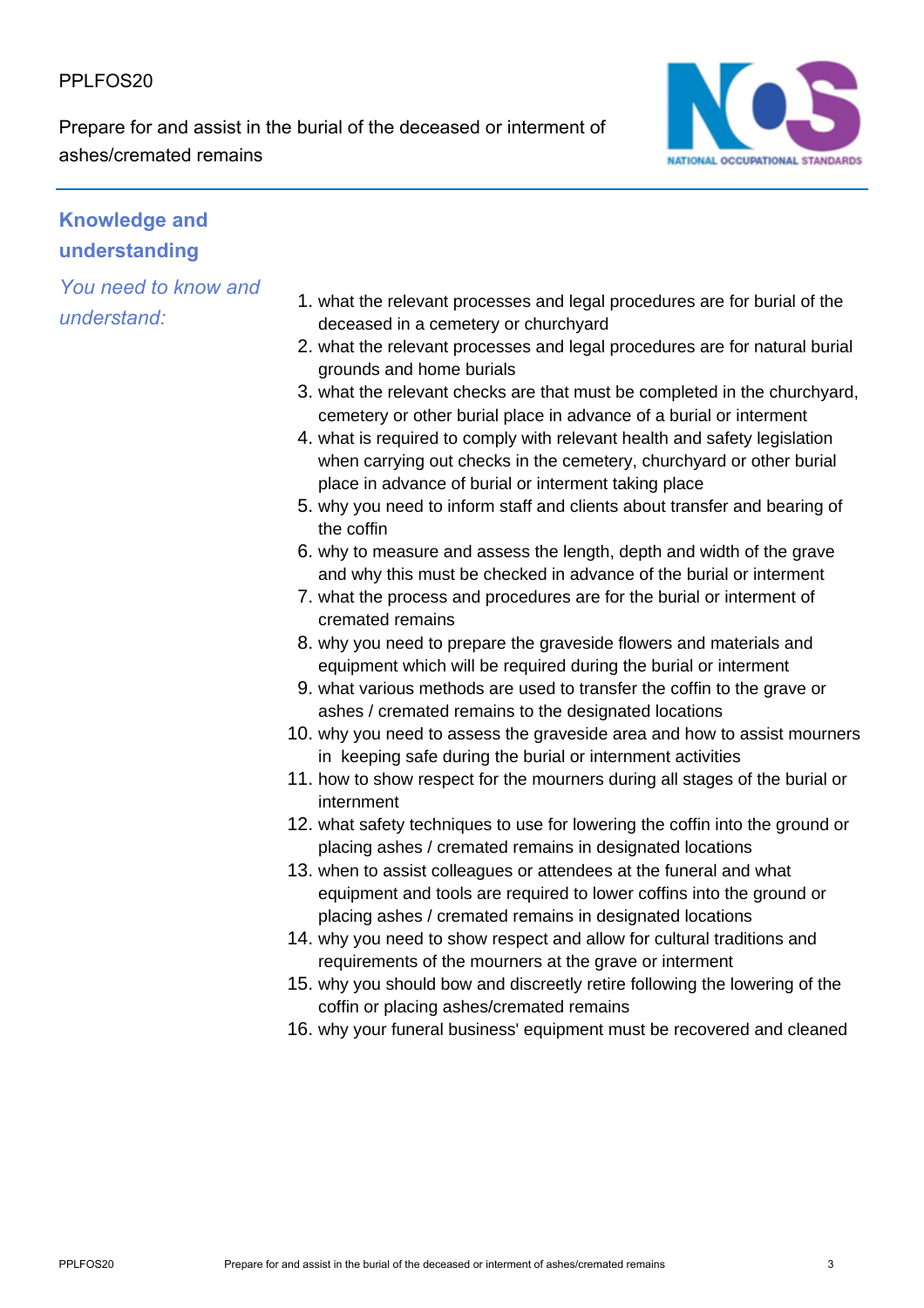PPLFOS20

Prepare for and assist in the burial of the deceased or interment of ashes/cremated remains



**Scope/range** Equipment and tools – appropriate and legally permitted for lifting and lowering a coffin into the grave or to use during interment of ashes/cremated remains.

Locations

- 1.1. religious or non-religious establishments
- 1.2. natural burial grounds
- 1.3. home burial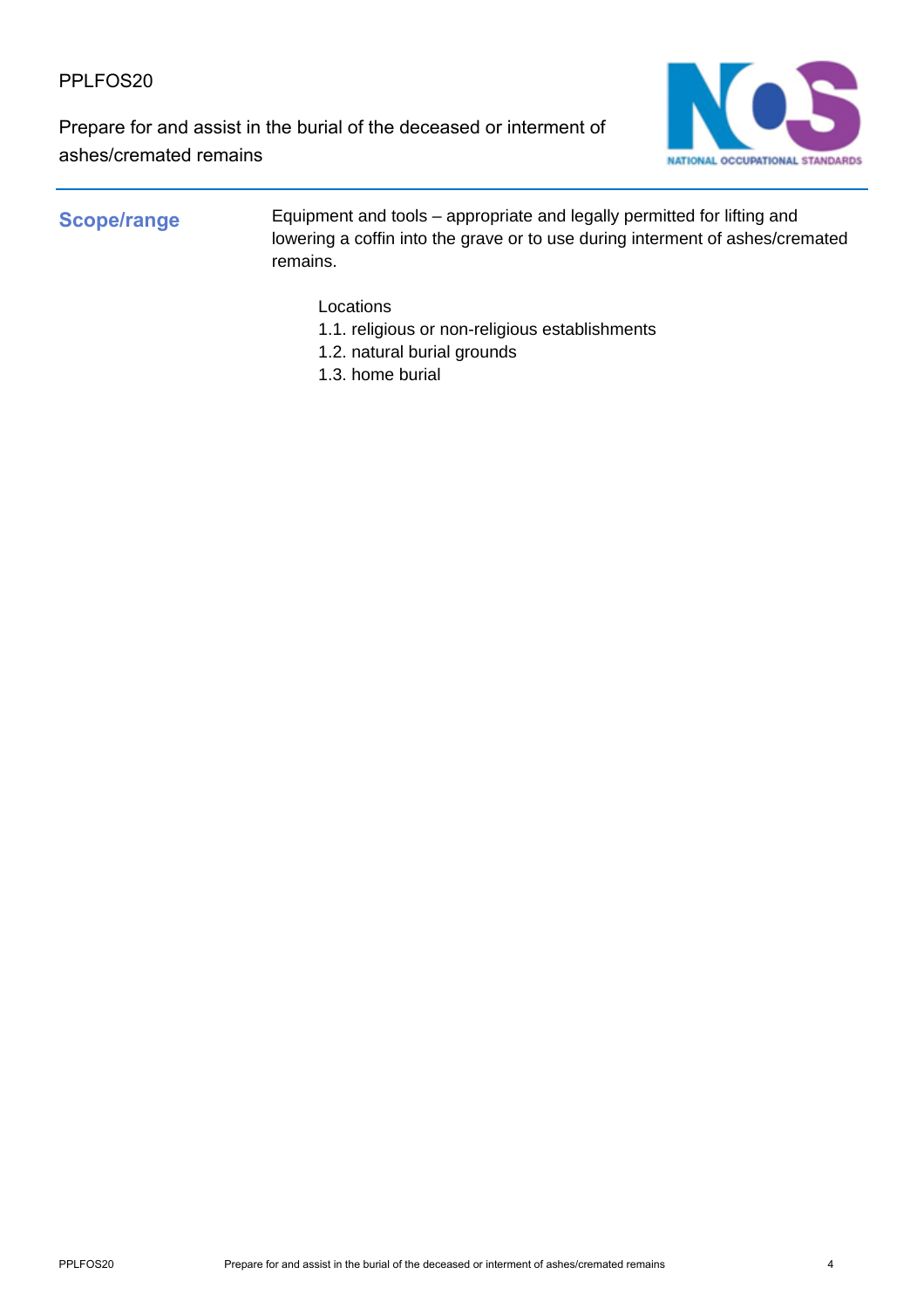Prepare for and assist in the burial of the deceased or interment of ashes/cremated remains



Links to other NOS The standards in the funeral operations suite should be complemented by pan-sector standards such as working relationships, business, administration and resource management, as well as any other specific requirements of the employer.